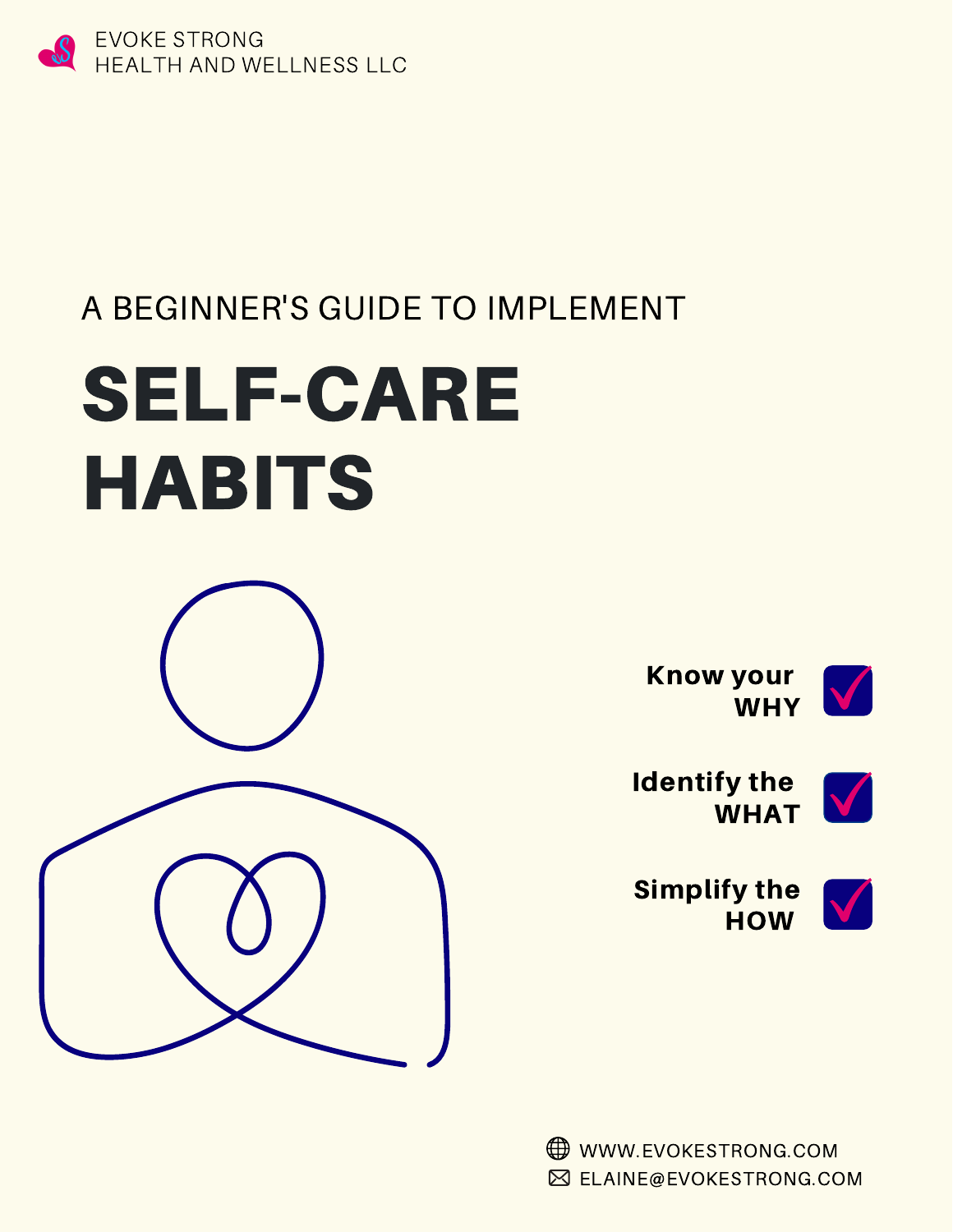Thank You!

FOR PRIORITIZING YOUR WELL-BEING

You decided NOW is the time! You're ready to take a step to transform your health and well-being. To set aside time for yourself and implement lifelong self-care habits.

You want vitality and to bring positive energy to every person you connect with. You realize the state of your wellbeing affects the way you serve others. For when your vessel is empty - when you're exhausted and on the verge of burnout - your purposeful impact diminishes.

This guide is for you - a loving, compassionate, and selfless person with a big heart of service. It will help you build a foundation to develop meaningful self-care habits aligned with your values. A personalized plan of action you'd be motivated to do since you designed it yourself.

I'm excited for you to start your self-care journey. Thank you welcoming me to be a part of it.

**BE WELL SERVE WELL** 



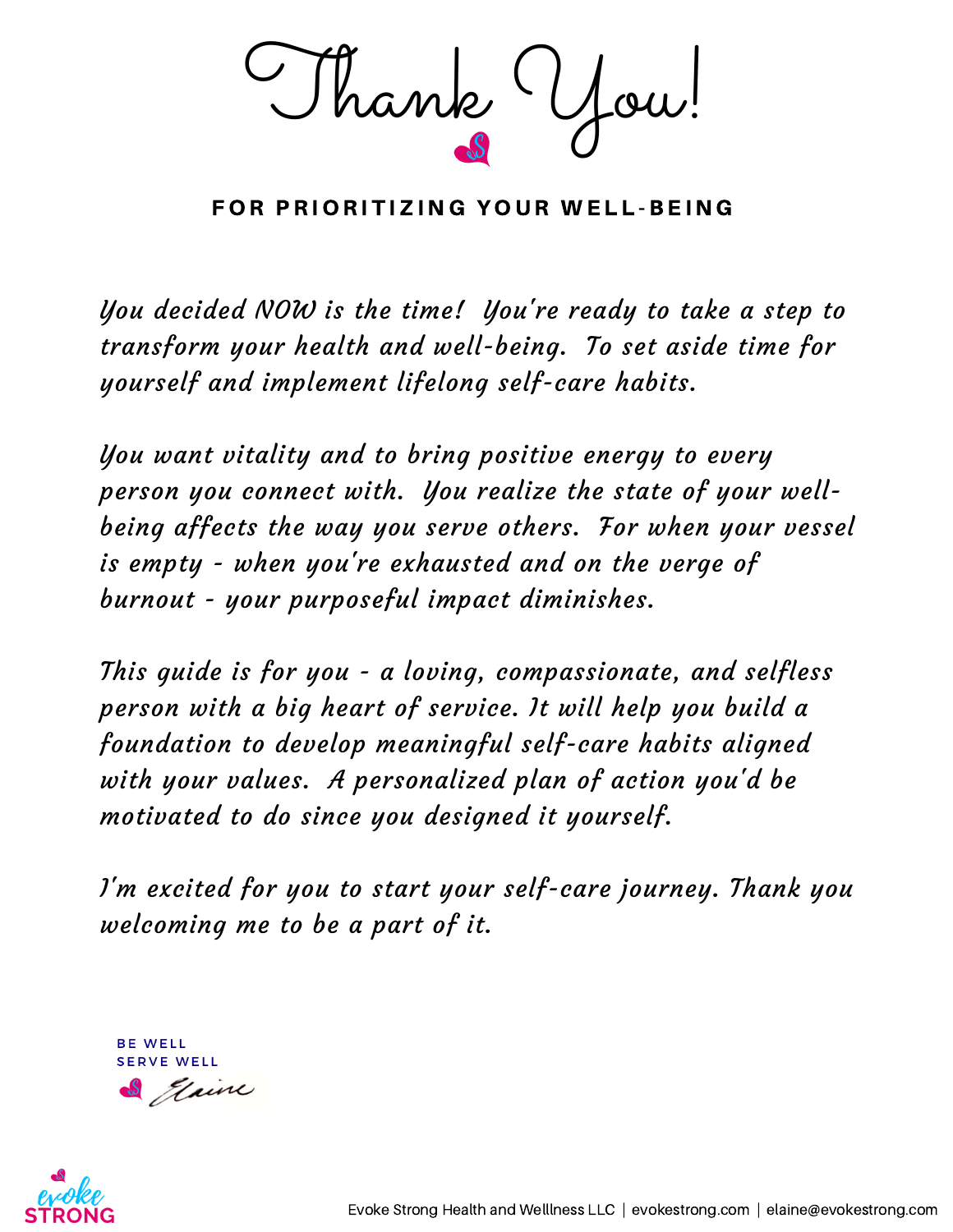

**Do you know why you do what you do?** Or is there a disconnect between your why and your current lifestyle? While it may be easy for some people to know their why, it may be challenging for others. It requires you to dig deep to discover your true inner desires. Where to start? On a piece of paper (or if you have a journal), I invite you to write down your responses to these questions:

> **What matters to me the most? What are my top three values? How is my well-being linked to these values?**

By spending time to answer these questions, you'll discover that your values are connected to an innate desire for wellness. As a result, you start to envision a healthier version of yourself. Someone with a different lifestyle - one that nourishes your body, mind, and spirit and is aligned with your values. I encourage you to articulate this vision of your ideal self in the present tense. What are you thinking, feeling, and doing? What behaviors are you consistently doing for your wellness? Be as descriptive as possible!

*Example: Olivia is a mom of 2, in her mid-40s, and 'tired of being tired'.* "I have healthy eating habits and set a good example for my family. I regularly exercise, so I delay aging and preserve my ability to function well in my older years. I am energized throughout the day to take care of my kids as well as serve several hours at my church's kids ministry."

#### My Ideal Self:

Now that you know your WHY, the next step is identifying your WHAT. The WHAT ultimately leads you to whom you envisioned as your ideal self.

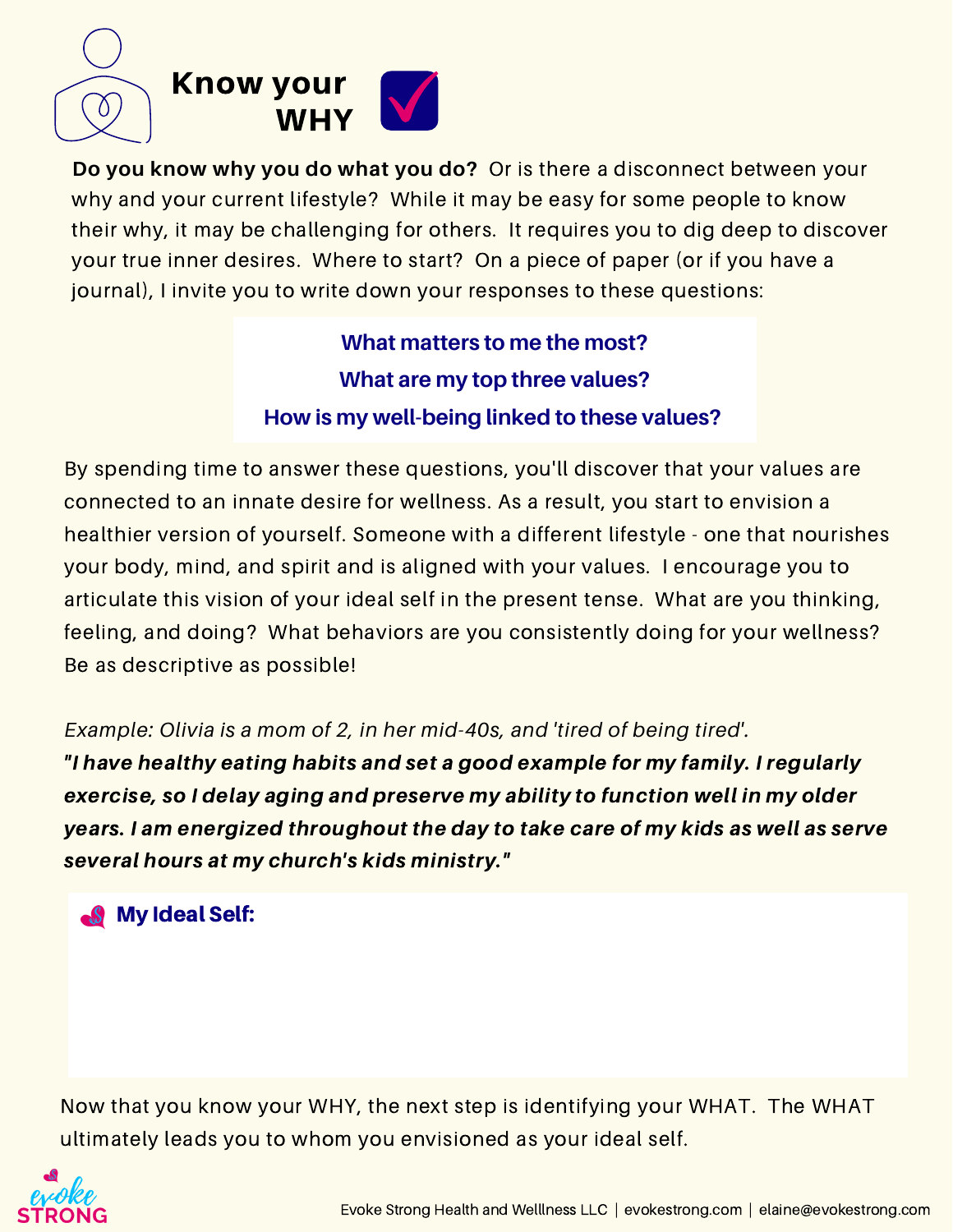

With a vision of your ideal self, identify the healthy behaviors you want to do consistently. These self-care habits are ones you'd like to develop and define your lifestyle. Then, by taking a look at the six areas of Lifestyle Medicine, you'll be on the right path to restore and nourish your well-being.



Brainstorm as many different ideas to get specific on the healthy behaviors you'd like to start doing. It could even be fun to ask your family or friends to do this exercise with you. With their help, creative ideas might come up that you might not have thought of on your own.

#### Example: Olivia brainstormed with her family to come up with ideas that will help her move forward to her vision.

- I have healthy eating habits
- eat balanced meals
- eat more fiber-rich food
- mindful eating Ask am I hungry?
- consume less added sugar
- read ingredient labels before buying food
- I exercise regularly
- stand up and move every hour
- go for a walk after dinner
- add strength training
- run every other day
- do yoga for 20 min in the morning

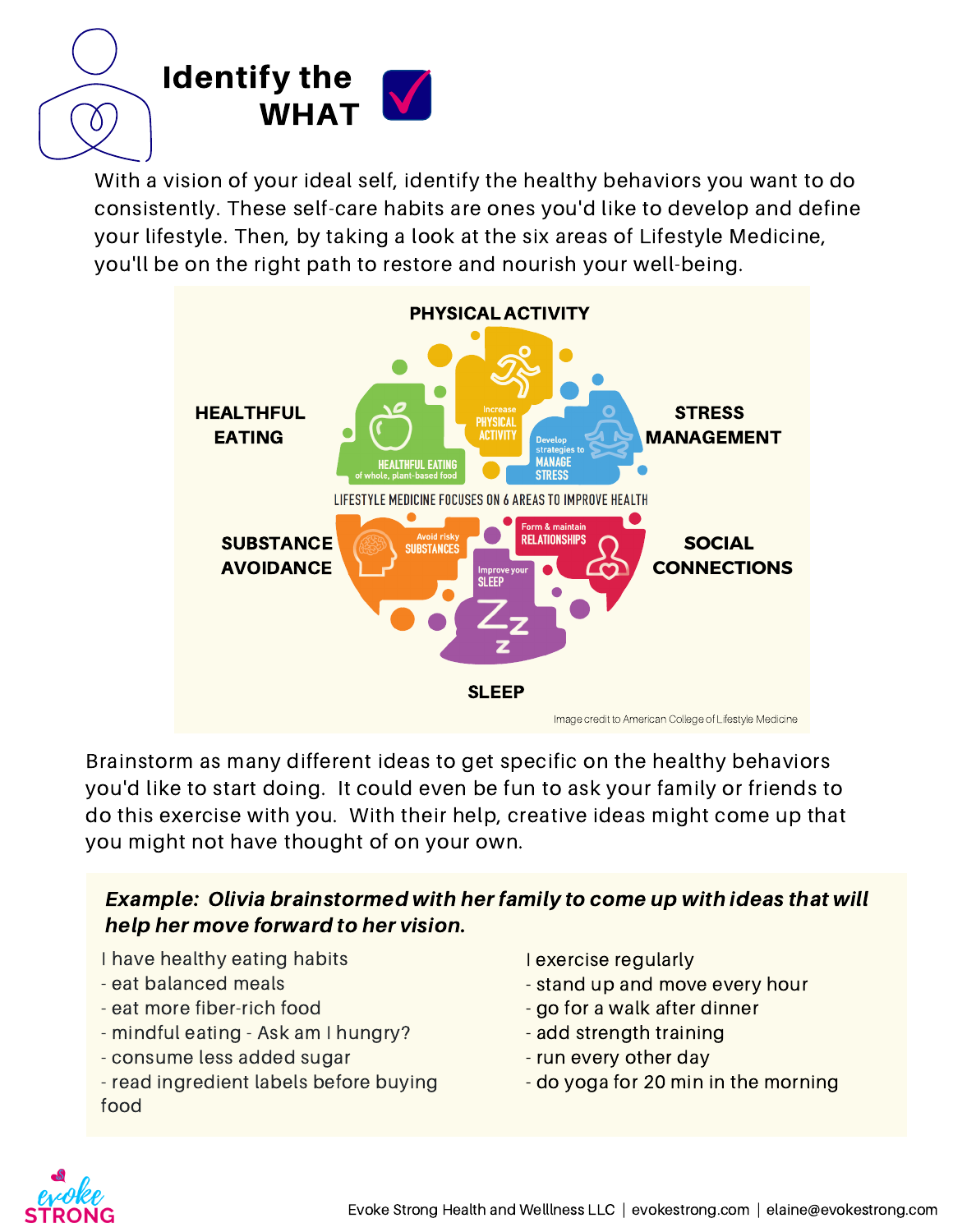



**S** My ideal healthy behaviors:

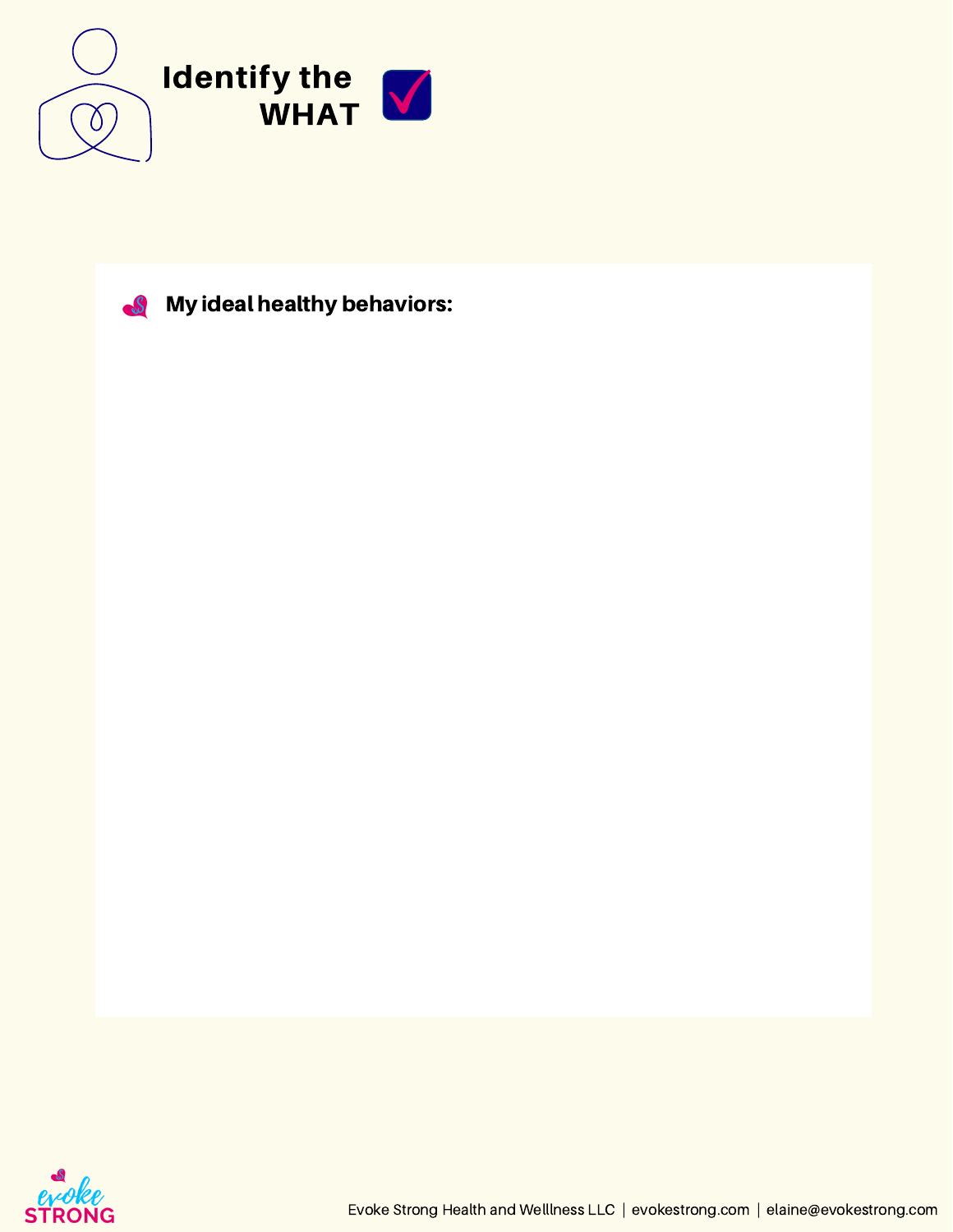

Armed with a long list of ideas, part of you may start to feel overwhelmed. But don't worry! You're going to simplify this list by selecting your top three based on these rating questions:

#### **Can I get myself to do the behavior?**

Rate each behavior from 1 to 5: 1 corresponding to No, I can't get myself to do the behavior 5 corresponding to YES, I'm ready, willing, and able

#### **Is this behavior very effective at nourishing my well-being?**

Rate each behavior from 1 to 5: 1 corresponding to Not as effective 5 corresponding to Very effective

Once you're complete with rating each behavior, the top three scoring behaviors will be the ones you'll focus on in the next 3 to 6 months.

#### Example: Olivia wasn't sure which behaviors to focus on first but this exercise gave her more clarity.

| <b>Ideal healthy behaviors:</b>             | Can I get myself<br>to do the behavior | Is this behavior<br>very effective |
|---------------------------------------------|----------------------------------------|------------------------------------|
| - eat balanced meals                        | 3                                      | 5                                  |
| - consume less added sugar                  | 5                                      | 5                                  |
| - mindful eating - Ask am I hungry?         | 4                                      | 5                                  |
| - eat more fiber-rich food                  | $\overline{2}$                         |                                    |
| - read ingredient labels before buying food | 4                                      |                                    |
| - stand up and move every hour              | 3                                      | 5                                  |
| - go for a walk after dinner                | 5                                      | 5                                  |
| - add strength training                     | 3                                      | 4                                  |
| - run every other day                       |                                        | З                                  |
| - do yoga for 20 min in the morning         | 5                                      | 5                                  |

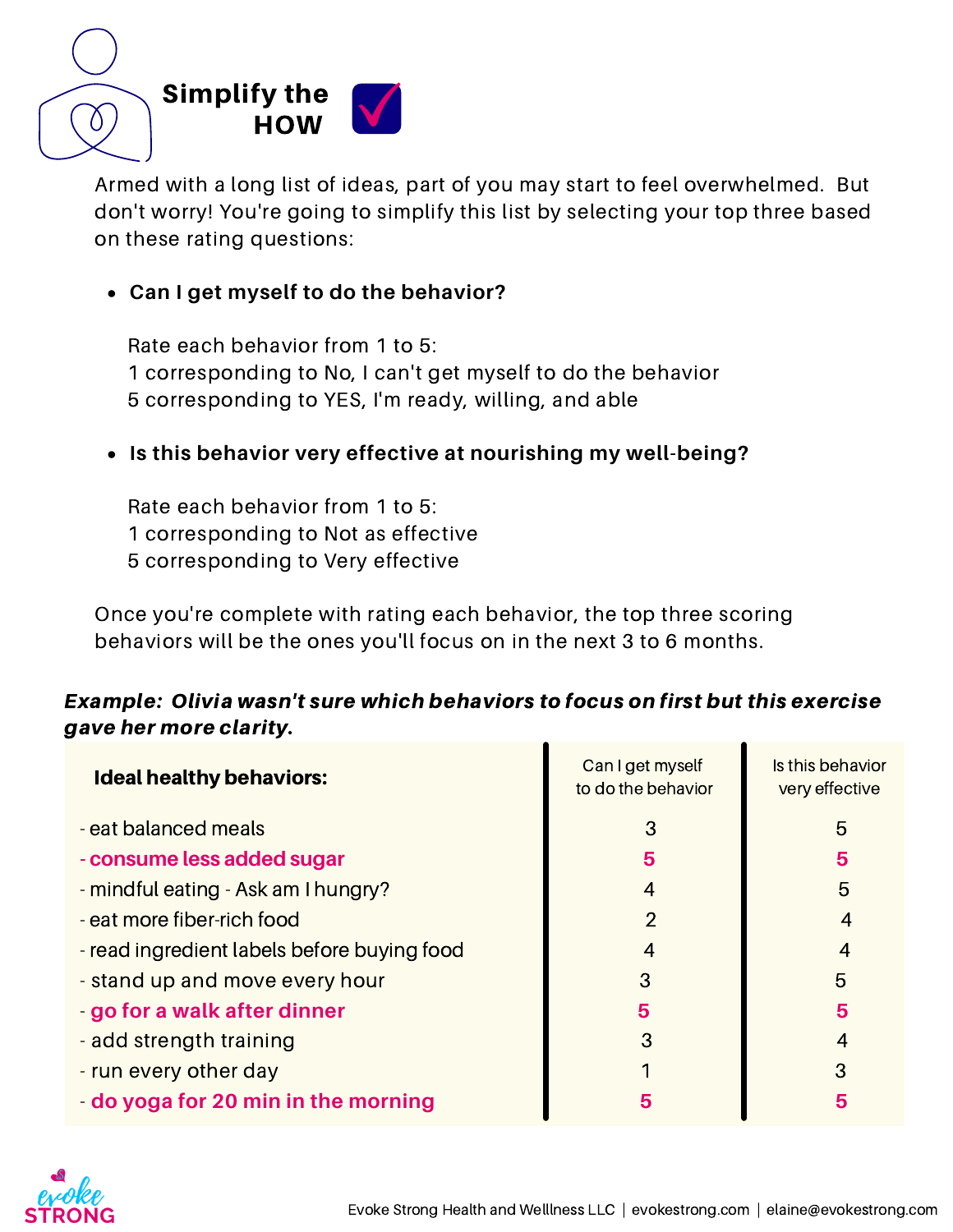

#### Rate my ideal healthy behaviors



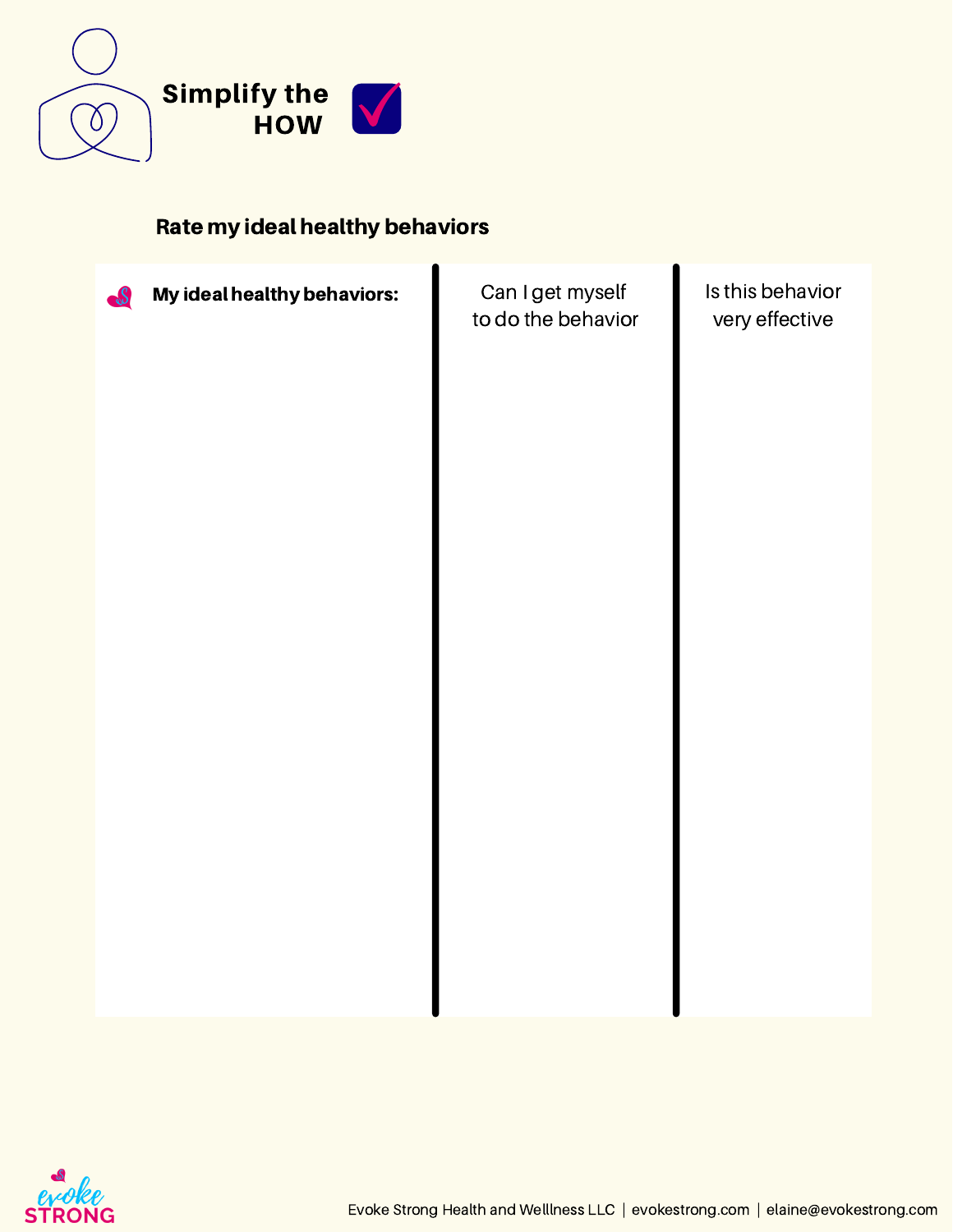

With three self-care behaviors as your focus, let's translate them into action using the S.M.A.R.T. approach. In the next three months, these are the self-care practices you commit to doing.

The **SMART** approach turns these behaviors into **S**pecific, **M**easurable, **A**ction-Based, **R**elevant, and **T**ime-bound goals.

I encourage you to write down the details - what, how, when - so that you can picture yourself doing the behavior. As a result, you're more likely to follow through with your plan of action.

#### Continuing to build on the example:

Olivia selected these three behaviors to turn into SMART goals - Consume less added sugar, walk after dinner, and morning yoga**.**



Note: When you notice you're more consistent with your written plan of action, and it becomes much easier to do, stretch yourself to try something new. For example, after a month, Olivia's palate adjusted to the plain *greek yogurt with fruit and is ready to tackle her Frappuccino habit.*

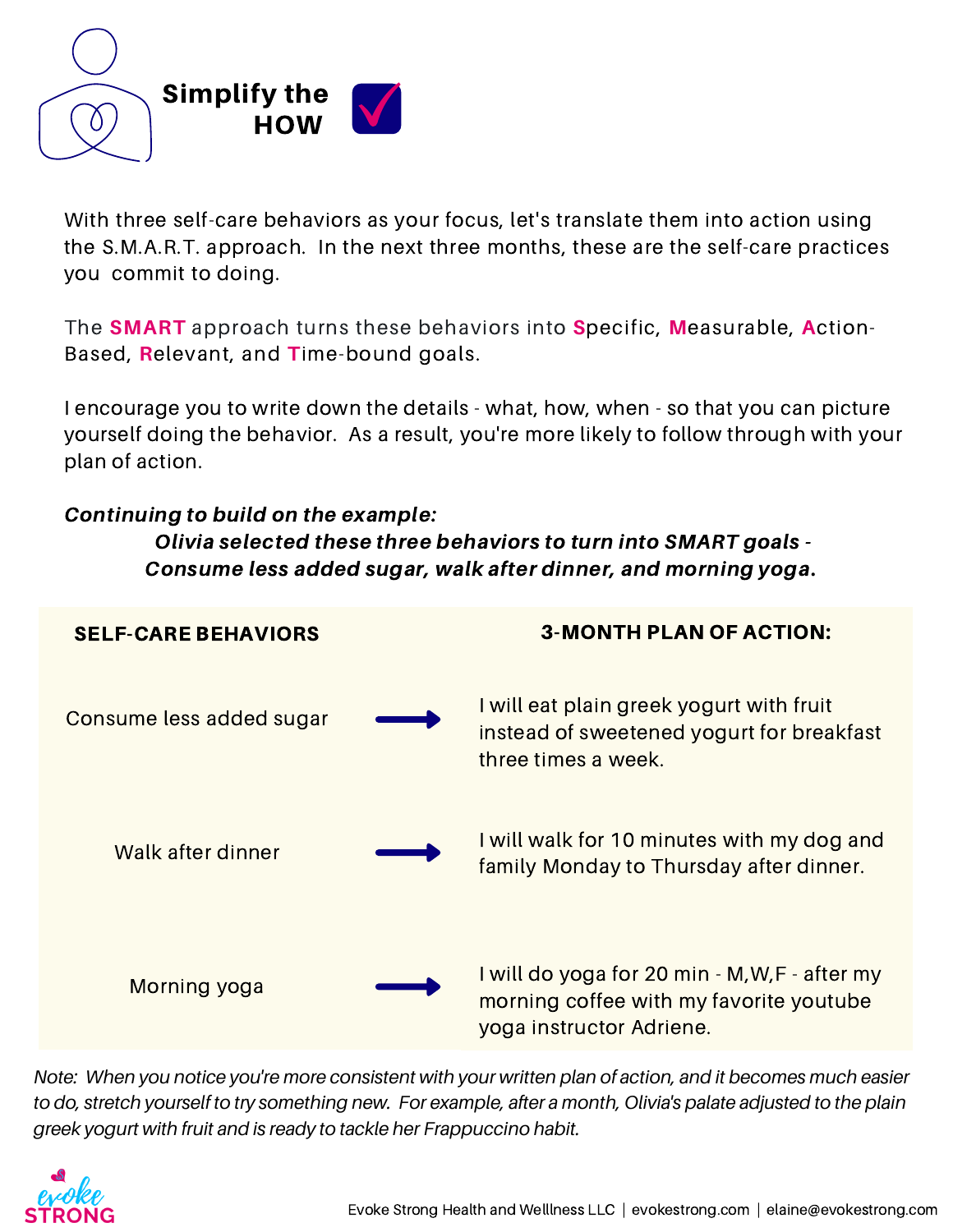



Read over your action plan and rate your confidence level for implementing each behavior. Ask from 0 to 10 (with 0 as having no confidence and 10, you feel really good about it), are you confident with your plan of action? If your confidence is below a 7, simplify even further by taking smaller steps.

0 not confident 10 highly confident 10 highly confident  $\sim$  10 highly confident  $\sim$ 

Gentle Reminder: A Wellness transformation takes time. However you will notice your confidence increases as you build these self-care habits.

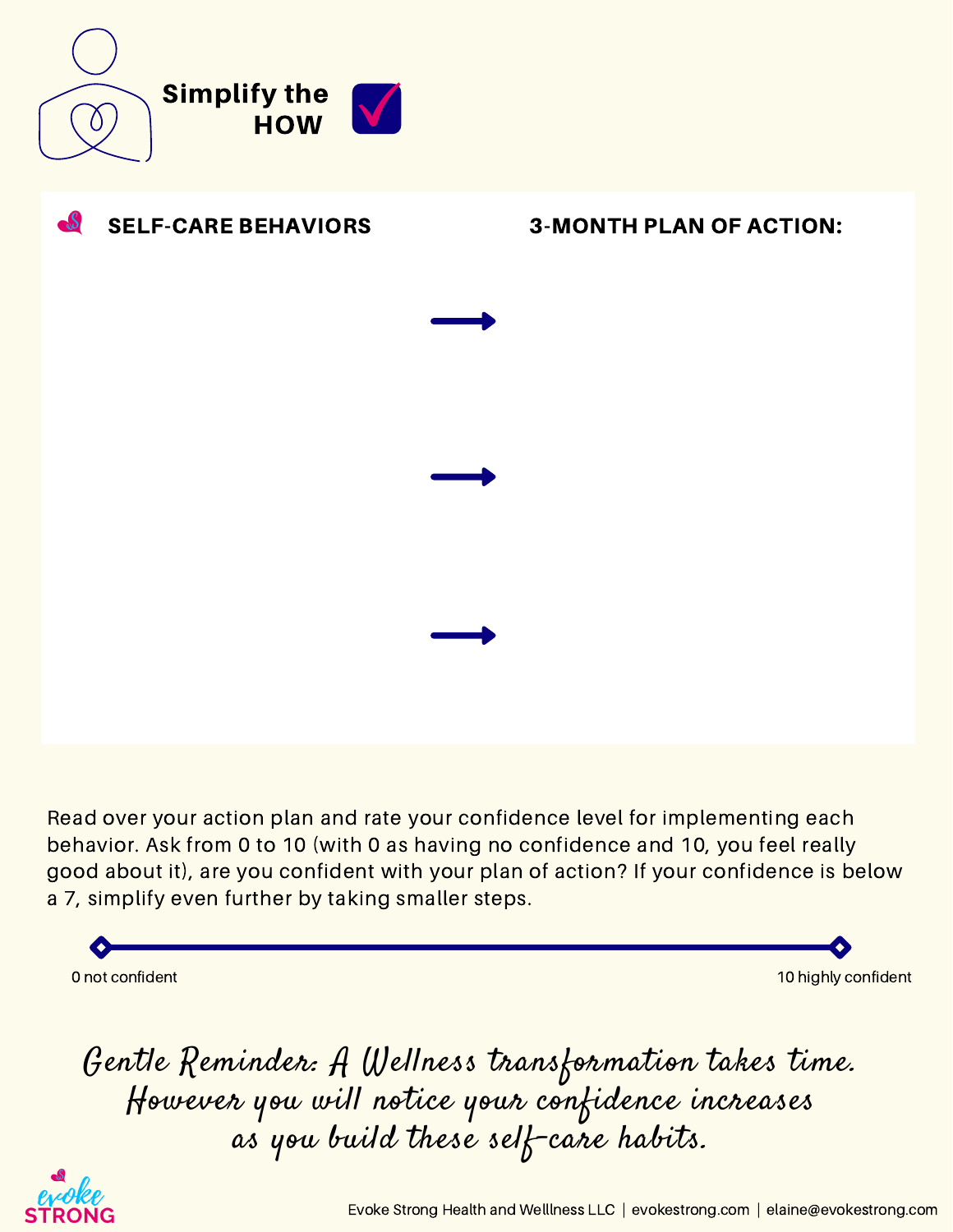

Back to the example. *After Olivia took a second look at her plan, she rated her confidence a 6 with walking after dinner 4 days a week and doing morning yoga 3 days a week. She decided to start with 2 days a week of walking after dinner - Mon/Wed and yoga 1 day a week on Fri. She will approach each week as an ' experiment' and make adjustments based on her experience and lessons learned.*

#### Action plan this week:

I will go for a 10 min walk after dinner with my dog and family on Mon and Wed.

I will do yoga for 20 min on Friday after my morning coffee with my favorite YouTube instructor, Adriene.

Note: It's up to you to decide how many behaviors you'd like to commit to each week. You can *start with one or all behaviors. Just remember it's trial and correction. It's trying something* new and different that might not work the first time you do it. Still, it enables you to learn *from the experience to tweak the plan for improvement in the following weeks.*

My Action Plan this week:

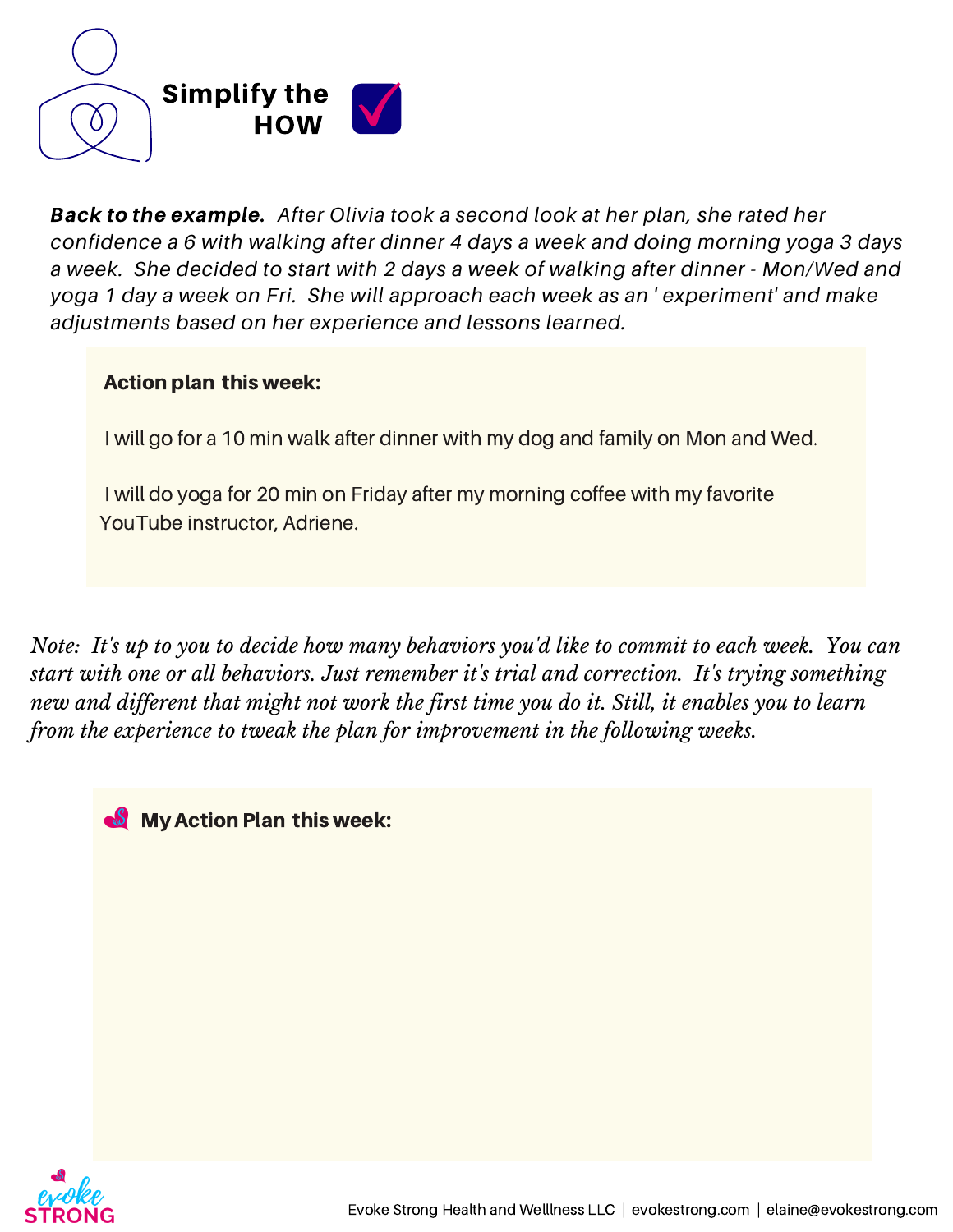